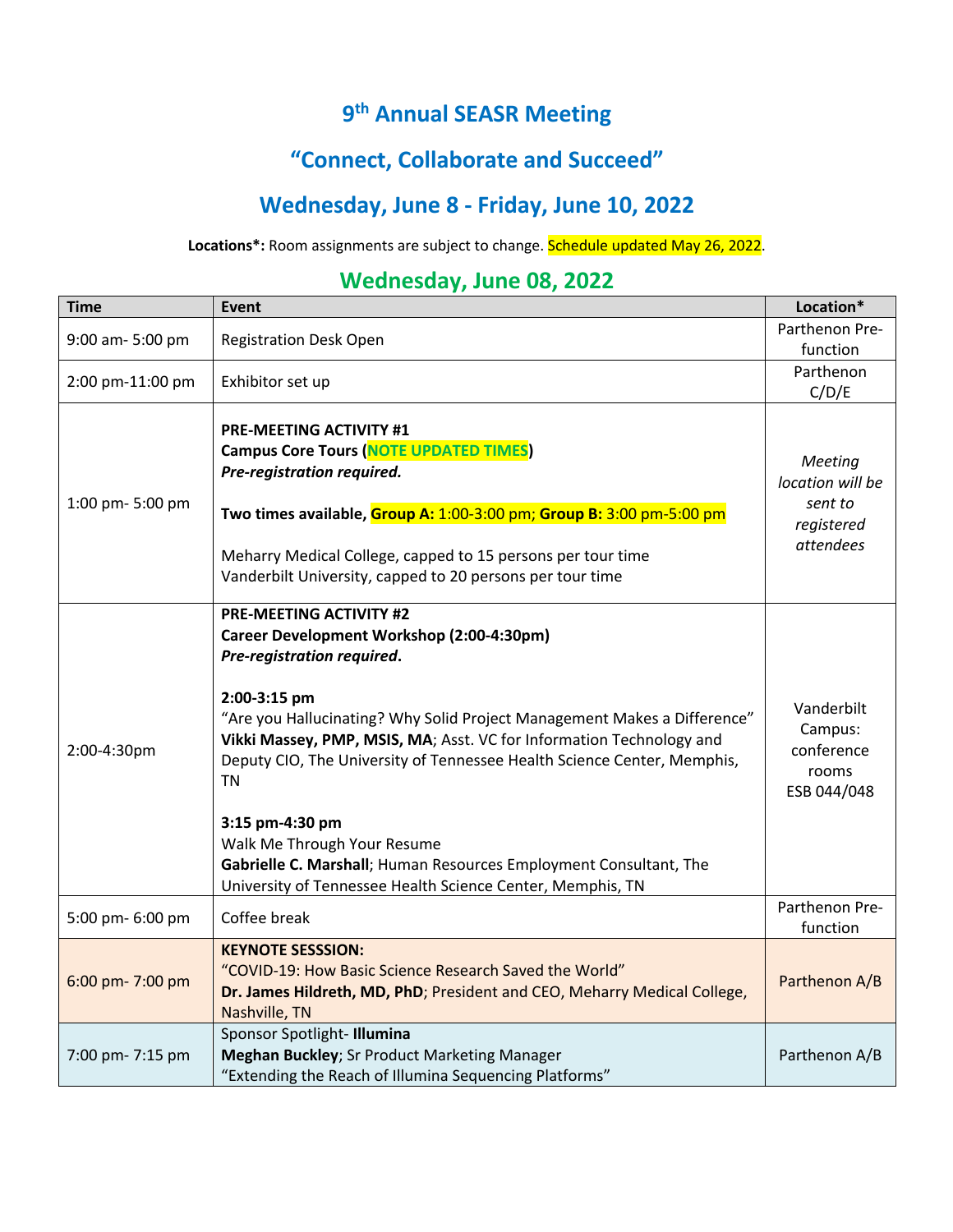| OPENING RECEPTION-ENTERTAINMENT (Music by The Cowpokes)<br>Pre-registration required. Space will be limited.<br><b>Sponsored by Agilent.</b> | Parthenon and<br>Crescent |
|----------------------------------------------------------------------------------------------------------------------------------------------|---------------------------|
|                                                                                                                                              |                           |

# **Thursday, June 09, 2022**

| <b>Time</b>            | <b>Event</b>                                                                                                                                                                                                                                                                                                                                                                                                                                                                                                                         | Location*                  |
|------------------------|--------------------------------------------------------------------------------------------------------------------------------------------------------------------------------------------------------------------------------------------------------------------------------------------------------------------------------------------------------------------------------------------------------------------------------------------------------------------------------------------------------------------------------------|----------------------------|
| 7:30 am-8:30 am        | Continental Breakfast, served in Parthenon Pre-Function area                                                                                                                                                                                                                                                                                                                                                                                                                                                                         | Seating:<br>Parthenon/View |
| 8:00 am- 2:00 pm       | <b>Registration Desk Open</b>                                                                                                                                                                                                                                                                                                                                                                                                                                                                                                        | Parthenon Pre-<br>function |
| 8:30 am-8:45 am        | <b>Welcome and Opening Remarks</b><br>Tiffany N. Seagroves, MBA, PhD; SEASR President; Professor of Pathology<br>and Associate VC for Research, The University of Tennessee Health Science<br>Center, Memphis, TN<br>Ken Schoppmann, CAE, IOM; Executive Director at Association of<br><b>Biomolecular Resource Facilities (ABRF)</b>                                                                                                                                                                                                | Parthenon A/B              |
| 8:45 am- 9:25 am       | <b>KEYNOTE SESSSION:</b><br>"Computational Imaging of the Cellular Microenvironment"<br>Kevin Eliceiri, PhD; RRF Walter H. Helmerich Professor of Medical Physics<br>and Biomedical Engineering, University of Wisconsin-Madison and<br>Morgridge Institute for Research, Madison, WI                                                                                                                                                                                                                                                | Parthenon A/B              |
| 9:30 am- 9:45 am       | Sponsor Spotlight- Covaris<br>Debadeep Bhattacharyya, PhD; Senior Director of Marketing<br>"Adaptive Focused Acoustics Enabling Confident Data in Multi-Omics<br>Research"                                                                                                                                                                                                                                                                                                                                                           | Parthenon A/B              |
| 9:45 am- 10:00 am      | Sponsor Spotlight- Qiagen<br>Samuel Rulli, PhD; Director Product Management, Genomics<br>"Low-input ultraplexed RNA-seq library kits with integrated ribosomal RNA<br>removal"                                                                                                                                                                                                                                                                                                                                                       | Parthenon A/B              |
| 10:00 am- 7:00 pm      | <b>Exhibit Hall Open</b>                                                                                                                                                                                                                                                                                                                                                                                                                                                                                                             | Parthenon<br>C/D/E         |
| 10:00 am- 10:25 am     | Coffee Break                                                                                                                                                                                                                                                                                                                                                                                                                                                                                                                         | Parthenon<br>C/D/E         |
| 10:30 am - 11:45<br>am | Administrative Track Session 1: Leadership Training including Conflict<br><b>Resolution</b><br>"Leadership Self-Awareness"<br>Melody Johnson, EMBA; Training Manager, Emory University, Atlanta, GA                                                                                                                                                                                                                                                                                                                                  | Crescent                   |
| 10:30 am - 11:45<br>am | Scientific Track Session 1: High-Dimensional Data Analysis in Cores<br>"Supporting Data Science and Automating Analysis: Cytometry Examples<br>from Vanderbilt's Cancer & Immunology Core"<br>Jonathan Irish, PhD; Associate Professor of Cell & Developmental Biology;<br>Associate Professor of Pathology, Microbiology and Immunology; Scientific<br>Director, Cancer & Immunology Core; Scientific Director, Mass Cytometry<br>Center of Excellence, Vanderbilt School of Medicine, Nashville, TN;<br>cofounder of Cytobank Inc. | Parthenon A/B              |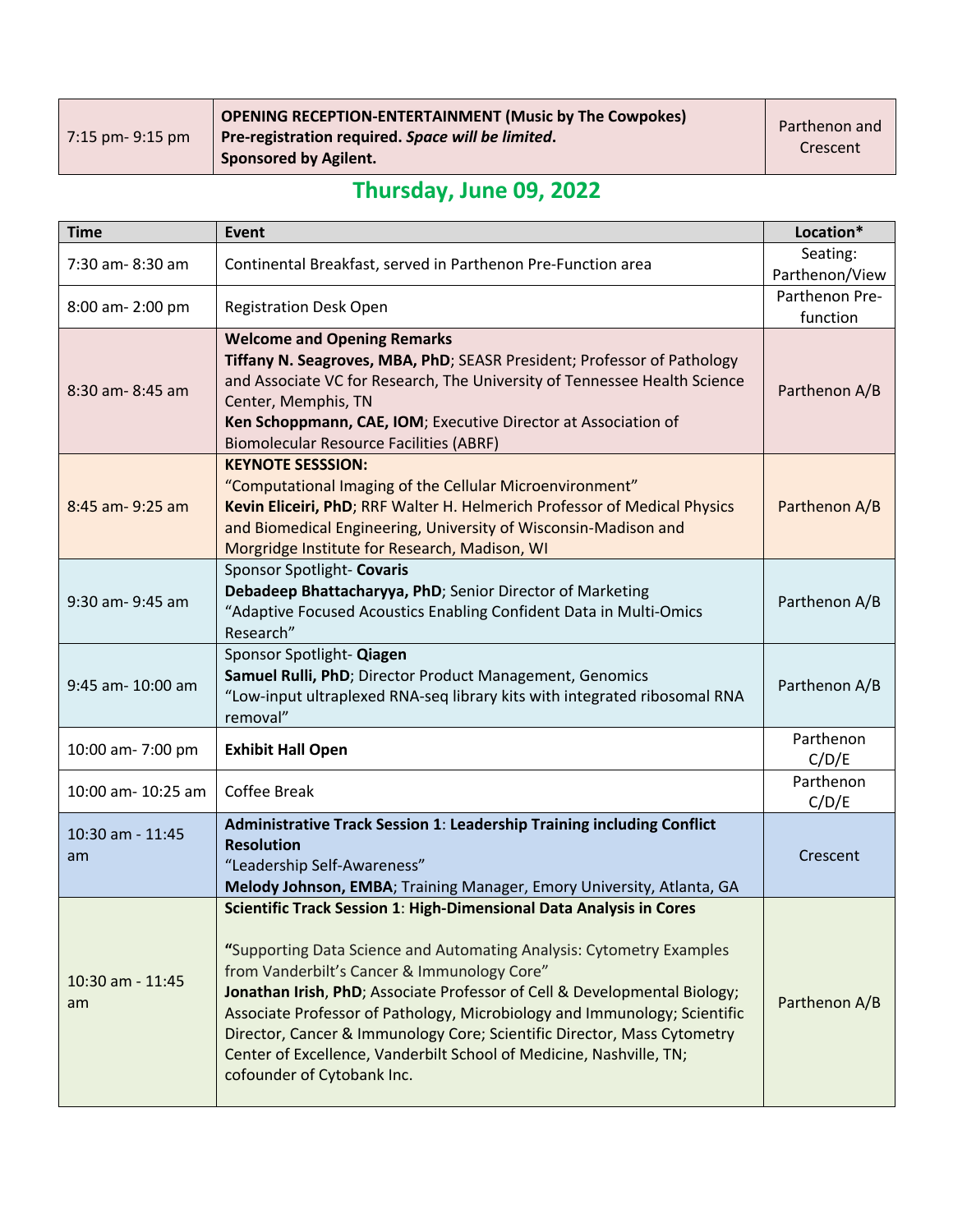|                   | "Combination of multi-omics multi-platform approaches to gain insights in                                                             |                |
|-------------------|---------------------------------------------------------------------------------------------------------------------------------------|----------------|
|                   | mechanisms of pathobiology in academic cores"                                                                                         |                |
|                   | Carsten Krieg, PhD; Assistant Professor of Microbiology and Immunology,                                                               |                |
|                   | Medical University of South Carolina, Charleston, SC                                                                                  |                |
| 12:00 pm- 1:00 pm | Lunch- Buffet served in Parthenon Pre-function area                                                                                   | Seating:       |
|                   | Sponsored by 10x Genomics.                                                                                                            | Parthenon/View |
|                   | <b>KEYNOTE SESSION:</b>                                                                                                               |                |
|                   | "Targeted Therapeutics for Metastatic Cancers Using Patient-Derived<br>Materials"                                                     |                |
| 1:00 pm- 1:40 pm  | Suranganie Dharmawardhane Flanagan, PhD; Professor of Biochemistry,                                                                   | Parthenon A/B  |
|                   | School of Medicine, University of Puerto Rico Medical Sciences Campus, San                                                            |                |
|                   | Juan, PR                                                                                                                              |                |
|                   | Sponsor Spotlight-Twist                                                                                                               |                |
| 1:45 pm- 2:00 pm  | Tim Farinholt, PhD; NGS Application Specialist                                                                                        | Parthenon A/B  |
|                   | "New tools enabling advances in cancer genomic research"                                                                              |                |
|                   | <b>Administrative Track Session 2: Setting Core Service Pricing</b>                                                                   |                |
|                   | "What's Price Got to Do With It?"                                                                                                     |                |
| 2:15 pm- 3:15pm   | Natasha Browner, PhD; Director of Laboratory Services and Research                                                                    | Crescent       |
|                   | Resources, Office of Sponsored Research Administration, Morehouse School                                                              |                |
|                   | of Medicine, Atlanta, GA                                                                                                              |                |
|                   | Scientific Track Session 2: Genomics Instrumentation Breakout Session-An                                                              |                |
|                   | <b>Expert Panel Discussion</b>                                                                                                        |                |
|                   | We will discuss LIMs systems for sample tracking and automation platforms.                                                            |                |
|                   | This discussion is relevant for multiple core types.                                                                                  |                |
| 2:15 pm- 3:15pm   | <b>Panelists:</b>                                                                                                                     | Parthenon A/B  |
|                   | Angela Jones; Vanderbilt University Medical Center, Genomics Core<br>Karen Beeri; Vanderbilt University Medical Center, Genomics Core |                |
|                   | Scott Olsen; St Jude Children's Research Hospital, Genomics Core                                                                      |                |
|                   | Kathryn Pellegrini, PhD; Emory University, Yerkes Genomics Core                                                                       |                |
|                   | <b>Coffee Break</b>                                                                                                                   |                |
|                   |                                                                                                                                       | Parthenon      |
| 3:15 pm- 3:45 pm  |                                                                                                                                       | C/D/E          |
|                   |                                                                                                                                       |                |
|                   | <b>Administrative Track Session 3: Transitioning from Core Staff to Core</b>                                                          |                |
|                   | Director or Administration: Experiences on the Vanderbilt Campus                                                                      |                |
|                   |                                                                                                                                       |                |
|                   | "From Core Manager to Assistant Dean: Embracing and Mastering the                                                                     |                |
|                   | Difficult and Unwanted Tasks"                                                                                                         |                |
|                   | Anthony Tharp, PhD; Assistant Dean for Facilities, Infrastructure and Risk                                                            |                |
| 3:45 pm- 5:15 pm  | Management, Vanderbilt School of Medicine Basic Sciences, Nashville, TN                                                               |                |
|                   | "Becoming a research administrator: a career perspective"                                                                             | Crescent       |
|                   | Susan Meyn; Senior Director, Office of Research, Vanderbilt University                                                                |                |
|                   | Medical Center, Nashville, TN                                                                                                         |                |
|                   |                                                                                                                                       |                |
|                   | "From Staff to Director: Establishing Yourself to Advance in a Core Facility"                                                         |                |
|                   | Josh Bauer, PhD; Director, High Throughput Screening Facility, Vanderbilt                                                             |                |
|                   | Institute of Chemical Biology and Director, Functional Genomics Screening                                                             |                |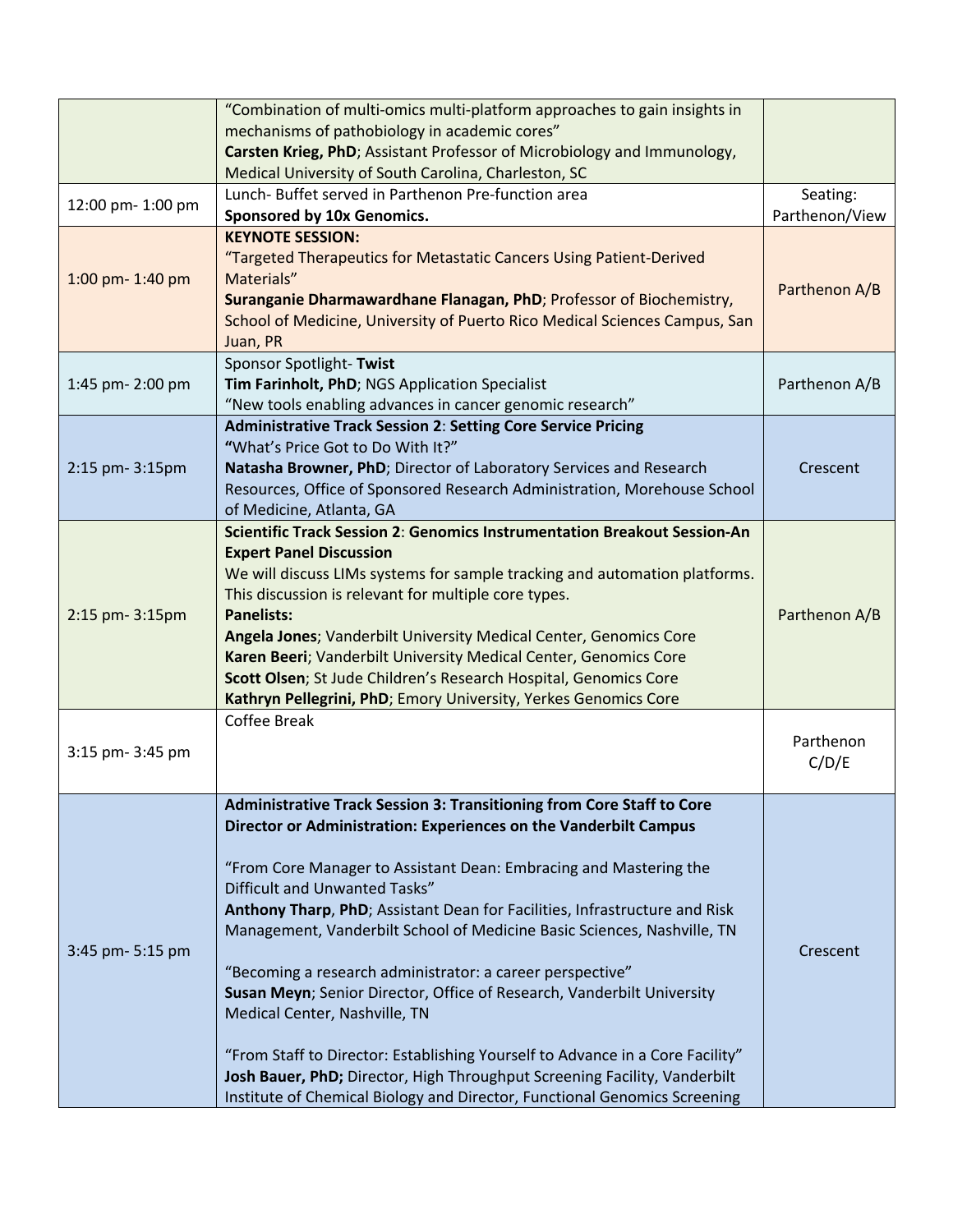|                  | & High-Content Imaging Vanderbilt Institute of Chemical Biology, Vanderbilt<br>University, Nashville, TN                                                                                                                                                                                                                                                                                                                                                                                                                                                                                                                                                                                                                                                                                                                                                                                                                                                                                                                                            |               |
|------------------|-----------------------------------------------------------------------------------------------------------------------------------------------------------------------------------------------------------------------------------------------------------------------------------------------------------------------------------------------------------------------------------------------------------------------------------------------------------------------------------------------------------------------------------------------------------------------------------------------------------------------------------------------------------------------------------------------------------------------------------------------------------------------------------------------------------------------------------------------------------------------------------------------------------------------------------------------------------------------------------------------------------------------------------------------------|---------------|
| 3:45 pm- 5:15 pm | <b>Scientific Track Session 3: Collaborations between Cores and Centers</b><br>"Collaborative cancer research: The intersection of the ITR and the VIC"<br>Kimberly Brown Dahlman, PhD; Associate Professor of Medicine (Division<br>of Hematology/Oncology), Vanderbilt University Medical Center<br>Director, Innovative Translational Research Shared Resource, Vanderbilt<br>Ingram Cancer Center<br>Leader, Integrated Science Course Program, Vanderbilt University School of<br>Medicine<br>"Serving a Mission: Core Facilities in Centers and Institutes"<br>Jon Phipps, PhD; Interim Executive Director, Institute for Advanced<br>Materials and Manufacturing at University of Tennessee, Knoxville and<br>Director, University of Tennessee, Knoxville Core Facilities, Knoxville, TN<br>"Meharry's Focus on Transdisciplinary Research"<br>Anil Shanker, PhD; Professor of Biochemistry, Cancer Biology, Neuroscience<br>and Pharmacology, Senior Vice President for Research and Innovation,<br>Meharry Medical College, Nashville, TN | Parthenon A/B |
| 5:30 pm- 7:00 pm | <b>POSTER SESSION</b><br>Wine and Hors D'oeuvres reception<br><b>Sponsored by Nanostring</b>                                                                                                                                                                                                                                                                                                                                                                                                                                                                                                                                                                                                                                                                                                                                                                                                                                                                                                                                                        | Parthenon     |

# **Friday, June 10, 2022**

| <b>Time</b>           | Event                                                                                                                                                                                                                                                                                                                                                                                                                                                                                                                                                                      | Location*                  |
|-----------------------|----------------------------------------------------------------------------------------------------------------------------------------------------------------------------------------------------------------------------------------------------------------------------------------------------------------------------------------------------------------------------------------------------------------------------------------------------------------------------------------------------------------------------------------------------------------------------|----------------------------|
| 7:30 am-8:30 am       | Continental Breakfast, served in Parthenon Pre-function area                                                                                                                                                                                                                                                                                                                                                                                                                                                                                                               | Seating:<br>Parthenon/View |
| 8:00 am-12 pm         | <b>Exhibit Hall Open</b>                                                                                                                                                                                                                                                                                                                                                                                                                                                                                                                                                   | Parthenon<br>C/D/E         |
| $8:30$ am- $10:00$ am | Administrative Track Session 4: Managing Your Team: Leadership and<br><b>Diversity in the Workforce</b><br>"Diversity and Inclusion Moments: Across the Workforce, Workplace, and<br>Marketplace"<br>Michael Alston, EdD, CCDP-AP, CAHRI; Associate Vice Chancellor for<br>Inclusion, Equity and Diversity, Chief Diversity Officer, University of<br>Tennessee Heath Science Center, Memphis, TN<br>"Working with Difficult People: Is it You or Me?"<br>Sherrie Lynn, Lead Organizational Development Consultant, 1St. Jude<br>Children's Research Hospital, Memphis, TN | Crescent                   |
| $8:30$ am- 10:00 am   | Scientific Track Session 4: Collaborations Between Cores and Researchers:<br><b>Pilot Project Outcomes</b>                                                                                                                                                                                                                                                                                                                                                                                                                                                                 | Parthenon A/B              |